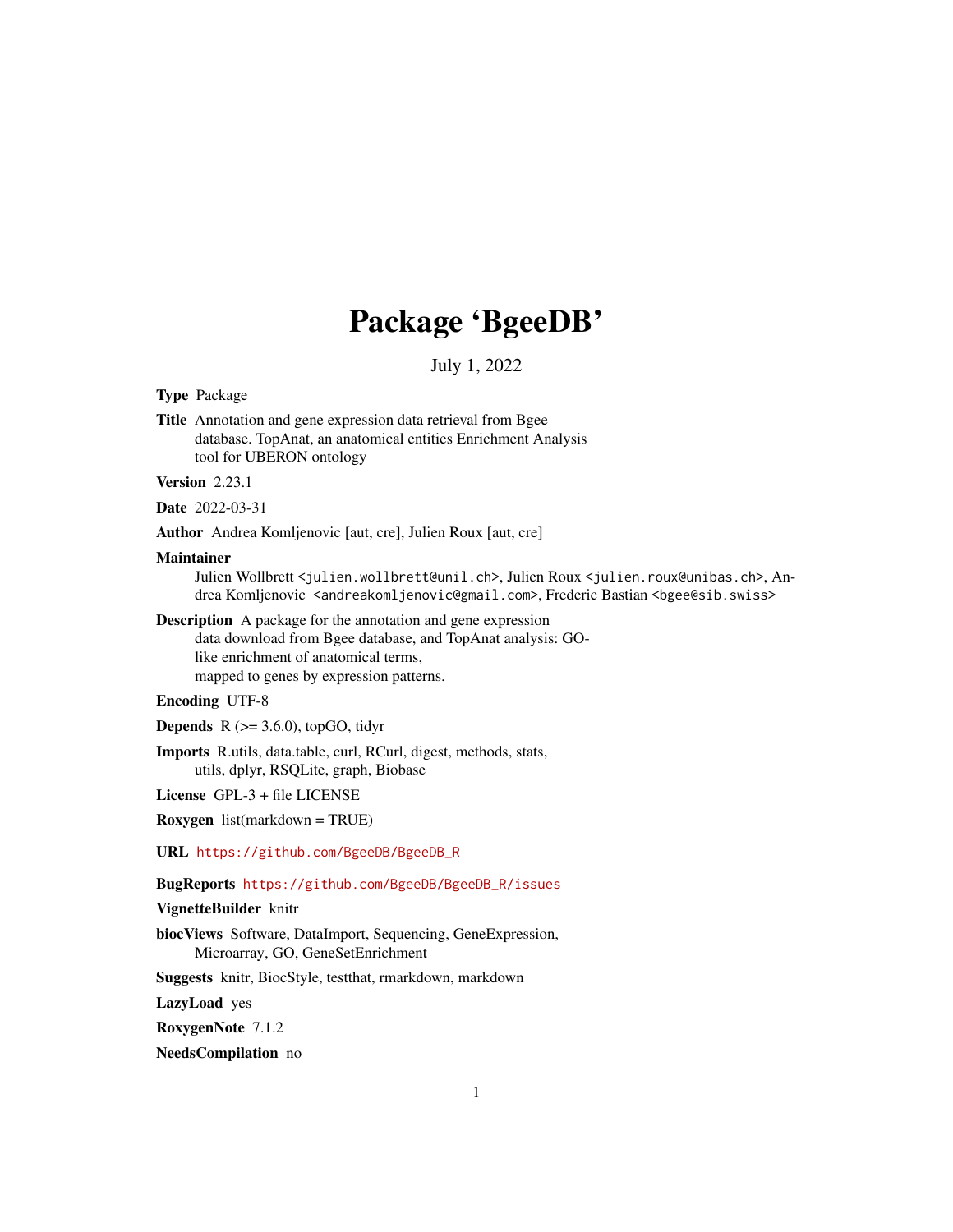git\_url https://git.bioconductor.org/packages/BgeeDB git\_branch master git\_last\_commit f52f54e git\_last\_commit\_date 2022-06-23 Date/Publication 2022-07-01

# R topics documented:

| Index |  |
|-------|--|

Bgee-class *Bgee Reference Class*

#### Description

This is used to specify information at the beginning of a BgeeDB working session, for example, the targeted species and data type. An object of this class is then passed as argument to other functions of the package to provide these informations. See examples in vignette.

# Details

Bgee (<http://bgee.org>) integrates different expression data types (RNA-seq, Affymetrix microarray, ESTs, and in-situ hybridizations) from multiple animal species. Expression patterns are based exclusively on curated "normal", healthy, expression data (e.g., no gene knock-out, no treatment, no disease), to provide a reference atlas of normal gene expression.

#### Fields

species A character indicating the species to be used, in the form "Genus\_species", or a numeric indicating the species NCBI taxonomic id. Only species with data in Bgee will work. See the listBgeeSpecies() function to get the list of species available in the Bgee release used.

 $dataType A vector of characters indicating data type(s) to be used. To be chosen among:$ 

<span id="page-1-0"></span>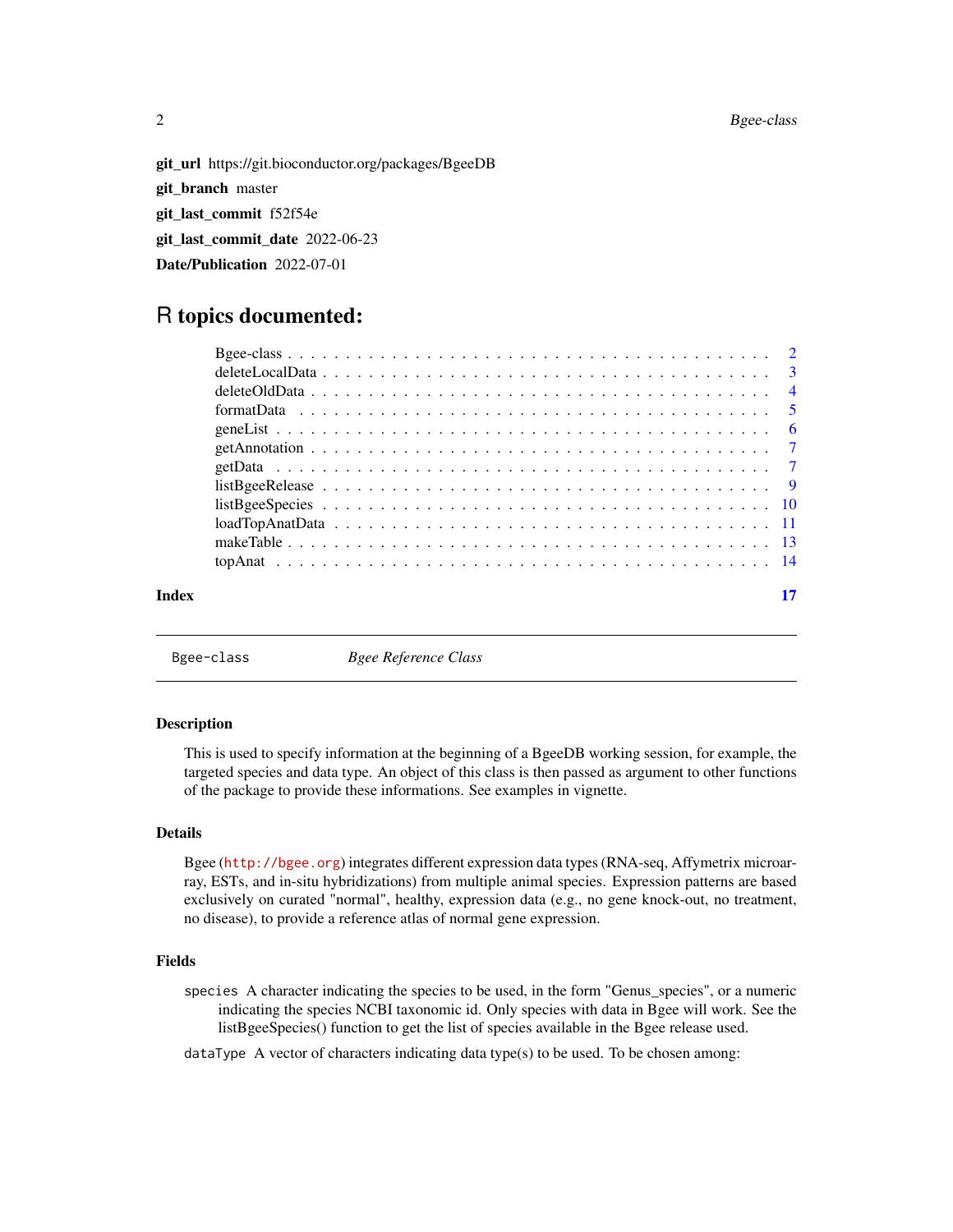- <span id="page-2-0"></span>• "rna\_seq"
- "sc\_full\_length"
- "affymetrix"
- "est"
- "in\_situ"

By default all data type are included: c("rna\_seq","sc\_rna\_seq","affymetrix","est","in\_situ"). For download of quantitative expression data, a single data type should be chosen among "rna\_seq", "sc\_rna\_seq" or "affymetrix".

- pathToData Path to the directory where the data files are stored. By default the working directory is used. If many analyses are launched in parallel, please consider re-using the cached data files instead of redownlaoding them for each analysis.
- release Bgee release number to download data from, in the form "Release.subrelease" or "Release\_subrelease", e.g., "13.2" or 13\_2". Work for release >=13.2. By default, the latest relase of Bgee is used.
- sendStats A field specifying whether monitoring of users is performed for our internal usage statistics. This is useful to improve the settings of our servers and to get reliable usage statistics (e.g., when asking for funding for Bgee). No identification of the users is attempted, nor possible. Default to TRUE. This option can be set to FALSE, notably if all data files are in cache and that users want to be able to work offline.
- quantitativeData A field specifying if a single type of quantitative expression data ("rna\_seq" or "affymetrix") was specified and if it is available for targeted species, helping the package to know if it should proceed with the execution of getAnnotation() and getData() functions.

# Examples

```
{
bgee <- Bgee$new(species = "Mus_musculus", dataType = "rna_seq")
bgee <- Bgee$new(species = "Mus_musculus")
}
```
deleteLocalData *Delete local data for the species of the reference class Bgee object*

# **Description**

This function delete data present in the local database. It can delete data rather from one datatype or all datatypes of one species.

# Usage

```
deleteLocalData(myBgeeObject, allDataTypes = FALSE)
```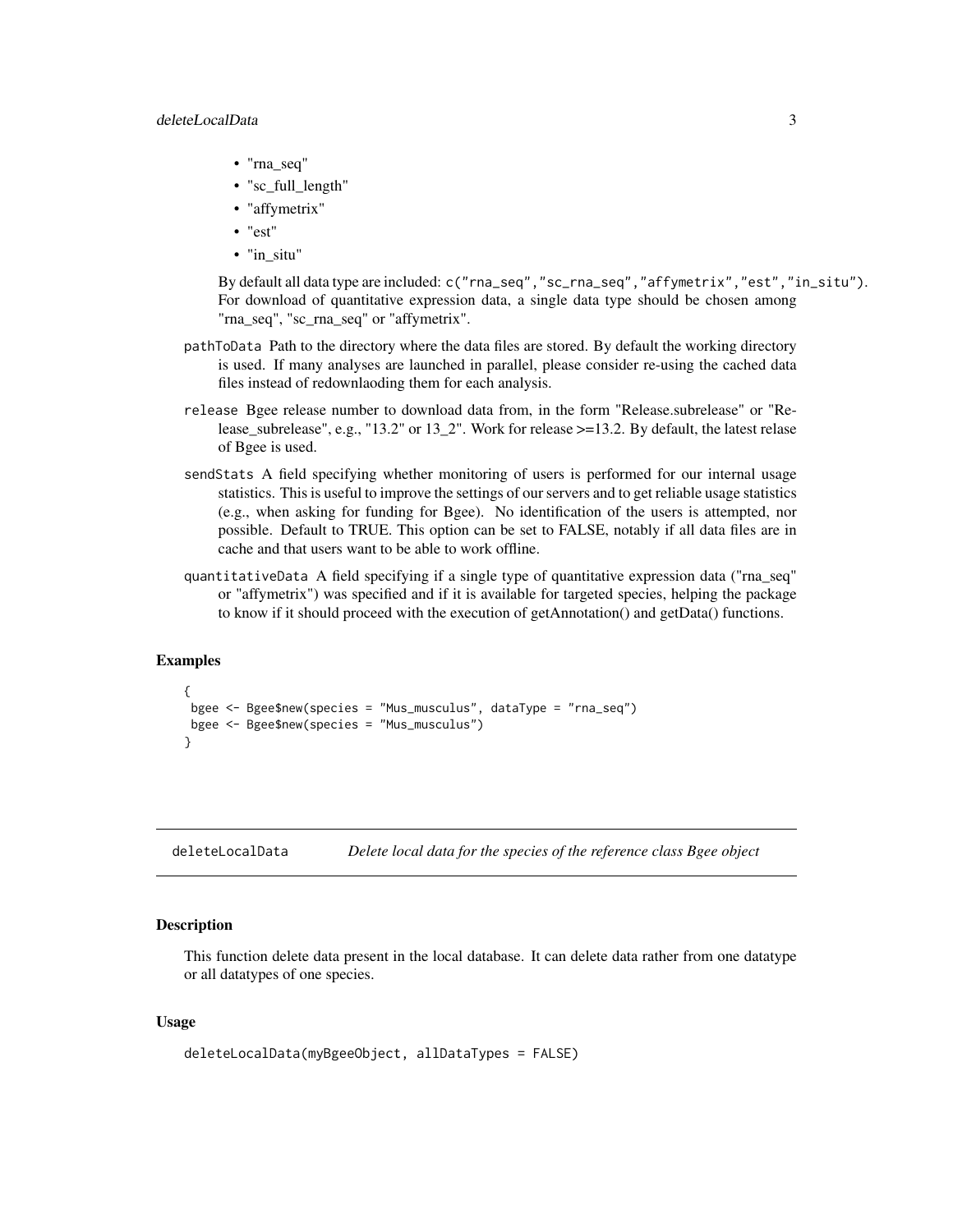# Arguments

| myBgeeObject | A Reference Class Bgee object, notably specifying the targeted species                                                                                              |
|--------------|---------------------------------------------------------------------------------------------------------------------------------------------------------------------|
| allDataTypes | A boolean defining rather data of all data types from the selected species should<br>be deleted. If TRUE, the local sqlite database file is deleted. If FALSE, data |
|              | corresponding to the data type of the myBgeeObject object will be deleted from<br>the local sqlite database.                                                        |
|              |                                                                                                                                                                     |

### Author(s)

Julien Wollbrett

#### Examples

```
{
 bgee <- Bgee$new(species = "Mus_musculus", dataType = "rna_seq")
 data <- getData(bgee, experimentId = "SRP007359")
 deleteLocalData(bgee, allDataTypes = TRUE)
}
```
deleteOldData *Delete .rds data of one species coming from an old version of the BgeeDB R package.*

# Description

Since Bioconductor 3.11 BgeeDB store data in a local SQLite database allowing to optimize memory usage. This function allows to delete .rds files used to store local data from BgeeDB versions older than Bioconductor 3.11, for the species selected in the reference class Bgee object.

# Usage

```
deleteOldData(myBgeeObject)
```
# Arguments

myBgeeObject A Reference Class Bgee object, notably specifying the targeted species

#### Author(s)

Julien Wollbrett

#### Examples

```
{
 bgee <- Bgee$new(species = "Mus_musculus", dataType = "rna_seq")
 deleteOldData(bgee)
}
```
<span id="page-3-0"></span>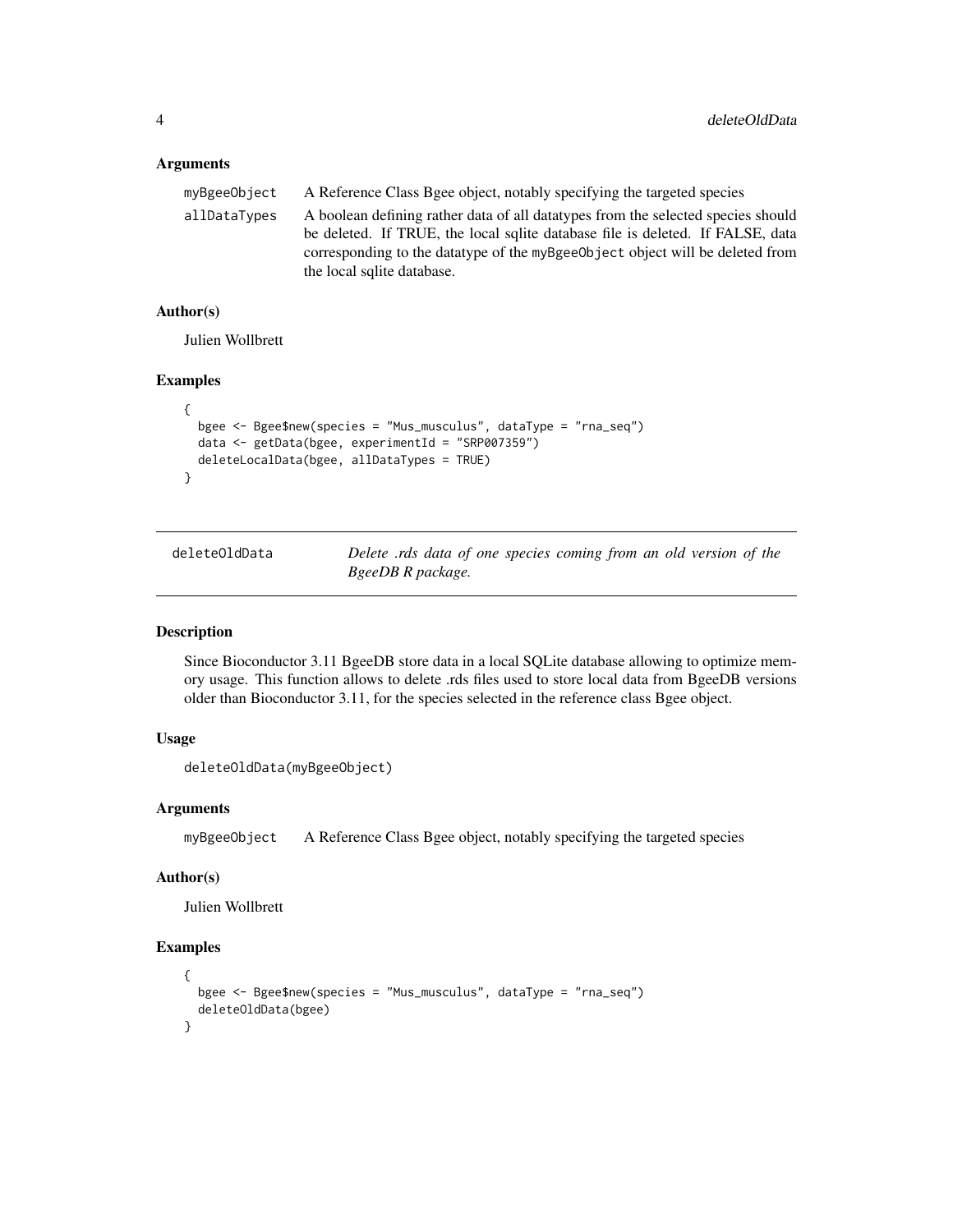<span id="page-4-0"></span>

# Description

This function formats the data downloaded with the getData() function into an object of the Bioconductor "expressionSet" Class.

# Usage

```
formatData(myBgeeObject, data, stats = NULL, callType = "all")
```
# Arguments

| myBgeeObject | A Reference Class Bgee object, notably specifying the targeted species and data<br>type.                                                                                                                                           |
|--------------|------------------------------------------------------------------------------------------------------------------------------------------------------------------------------------------------------------------------------------|
| data         | A list of data frames including data from multiple experiments, or a data frame<br>including data from a single experiment.                                                                                                        |
| stats        | A character indicating what expression values should be used in the formatted<br>data expressionSet object matrix.                                                                                                                 |
|              | • "rpkm" for RNA-seq (Bgee release 13.2 and before)<br>• "fpkm" for RNA-seq (Bgee release 14 and above)<br>• "counts" for RNA-seq<br>• "tpm" for RNA-seq (Bgee release 14 and above)<br>• "intensities" for Affymetrix microarrays |
| callType     | A character indicating whether intensities should be displayed only for present<br>(i.e., expressed) genes, present high quality genes, or all genes (default).                                                                    |
|              | • "present"<br>• "present high quality"                                                                                                                                                                                            |

• "all"

# Value

If data was a list of data frames from multiple experiments, returns a list of ExpressionSet objects. If data was a data frame from a single experiment, returns an ExpressionSet object.

# Author(s)

Andrea Komljenovic and Julien Roux.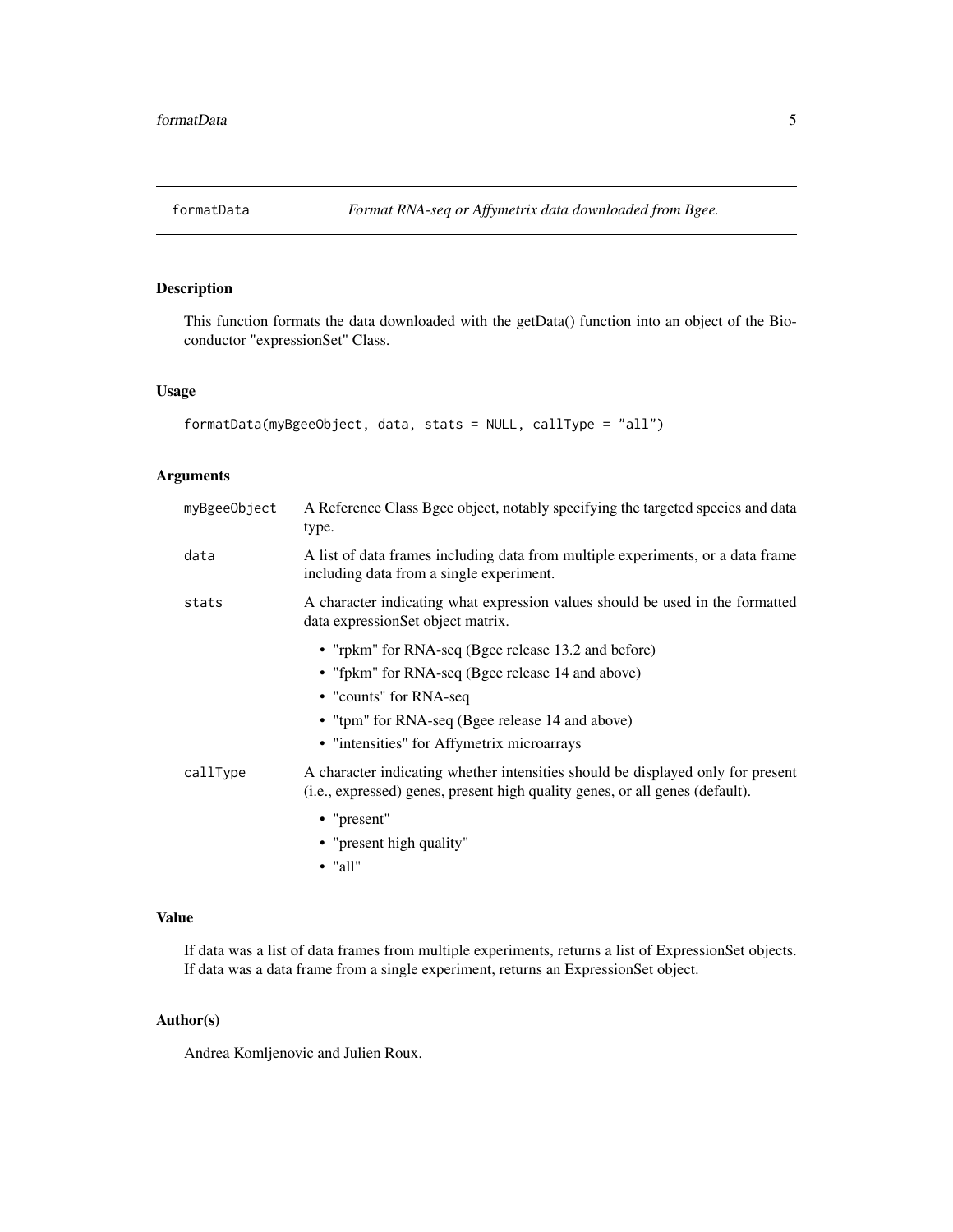# Examples

```
{
 bgee <- Bgee$new(species = "Mus_musculus", dataType = "rna_seq")
 dataMouseGSE43721 <- getData(bgee, experimentId = "GSE43721")
 dataMouseGSE43721.fpkm <- formatData(bgee,
                                       dataMouseGSE43721,
                                       callType = "present",
                                       stats = "fpkm")
```
}

geneList *Example of gene list object used to run a topAnat enrichment test, created on June 2018. The format of the gene list is the same as the gene list required to build a* topGOdata *object in the* topGO *package: a vector with background genes as names, and 0 or 1 values depending if a gene is in the foreground or not. In this example the foreground genes are zebrafish genes with an annotated phenotype related to "pectoral fin", and the background is composed of all zebrafish Ensembl genes with an annotated phenotype from ZFIN. The gene list was built using the biomaRt package, and the code used can be found in the vignette of the package.*

# Description

Example of gene list object used to run a topAnat enrichment test, created on June 2018. The format of the gene list is the same as the gene list required to build a topGOdata object in the topGO package: a vector with background genes as names, and 0 or 1 values depending if a gene is in the foreground or not. In this example the foreground genes are zebrafish genes with an annotated phenotype related to "pectoral fin", and the background is composed of all zebrafish Ensembl genes with an annotated phenotype from ZFIN. The gene list was built using the biomaRt package, and the code used can be found in the vignette of the package.

#### Usage

data(geneList)

# Format

A named vector of factor values with 3005 elements. The factor levels are "0" for the 2858 genes in the background and "1" for the 147 genes in the foreground. Vector names are the Ensembl IDs of the zebrafish genes.

# Examples

```
bgee <- Bgee$new(species = "Danio_rerio")
myTopAnatData <- loadTopAnatData(bgee)
data(geneList)
myTopAnatObject <- topAnat(myTopAnatData, geneList)
```
<span id="page-5-0"></span>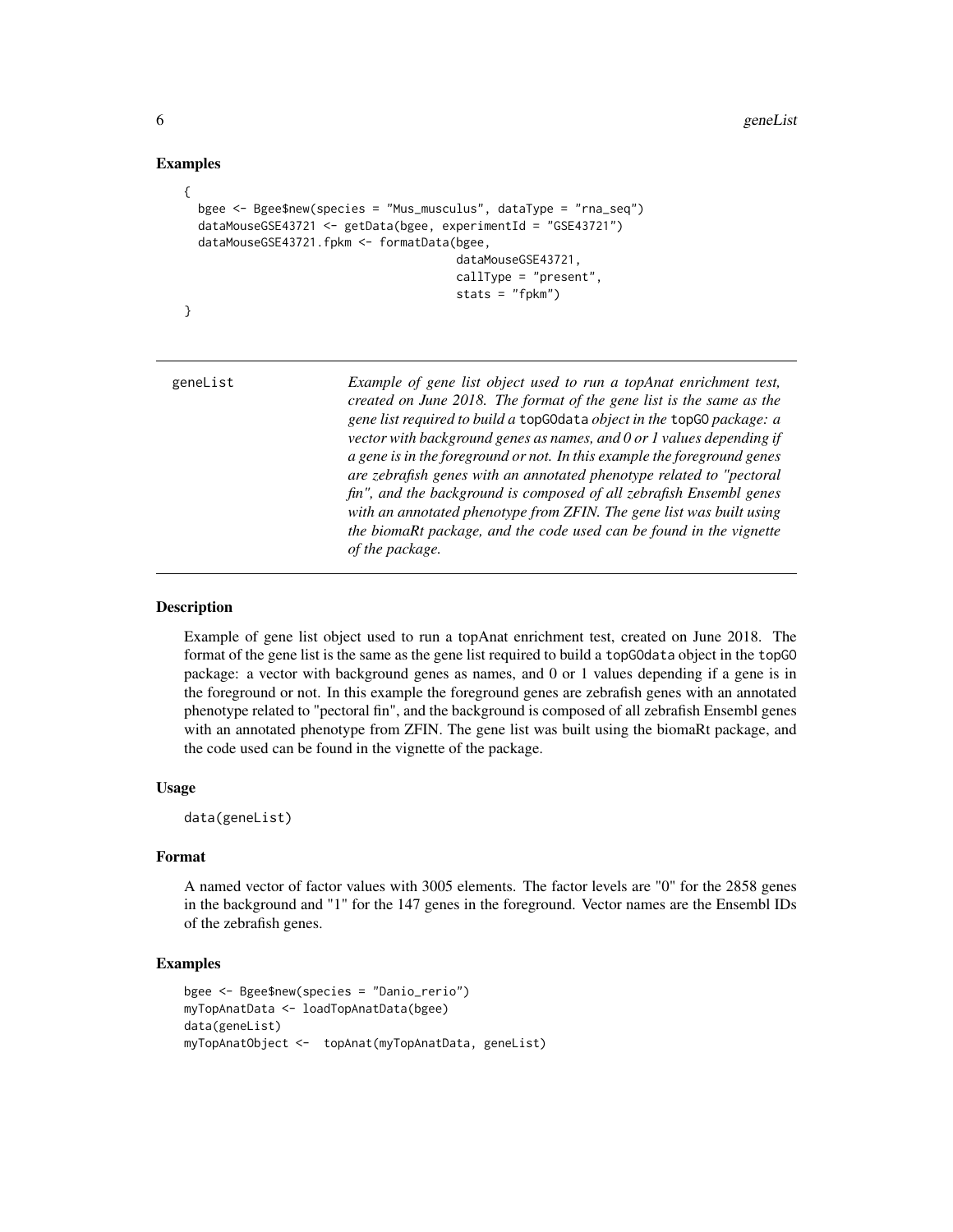<span id="page-6-0"></span>getAnnotation *Retrieve Bgee experiments annotation for targeted species and data type.*

# Description

This function loads the annotation of experiments and samples of quantitative expression datasets (rna\_seq, affymetrix, sc\_full\_length) that are available from Bgee.

#### Usage

```
getAnnotation(myBgeeObject)
```
#### Arguments

myBgeeObject A Reference Class Bgee object, notably specifying the targeted species and data type.

# Value

A list of two elements, including a data frame of the annotation of experiments for chosen species (field "experiment.annotation") and a data frame of the annotation of chips/libraries from these experiments (field "sample.annotation").

#### Author(s)

Andrea Komljenovic and Julien Roux.

# Examples

```
{
 bgee <- Bgee$new(species = "Mus_musculus", dataType = "rna_seq")
 myAnnotation <- getAnnotation(bgee)
}
```
getData *Retrieve Bgee RNA-seq or Affymetrix data.*

### Description

This function loads the quantitative expression data and presence calls for samples available from Bgee (rna\_seq, affymetrix, sc\_full\_length).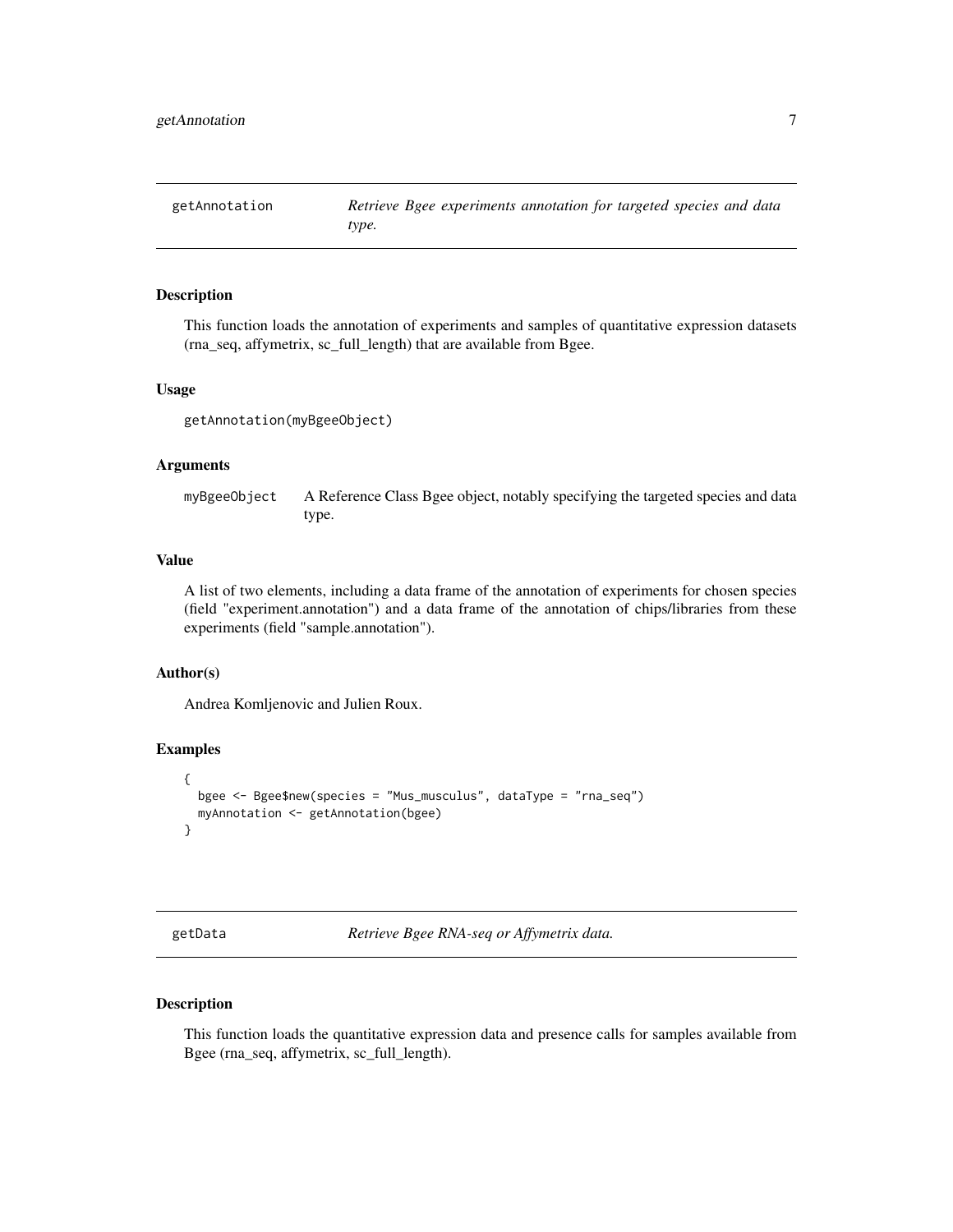# Usage

```
getData(
  myBgeeObject,
  experimentId = NULL,
  sampleId = NULL,
  anatEntityId = NULL,
  stageId = NULL,
  cellTypeId = NULL,
  sex = NULL,strain = NULL,
  withDescendantAnatEntities = FALSE,
  withDescendantStages = FALSE,
  withDescendantCellTypes = FALSE
\mathcal{L}
```
# Arguments

| myBgeeObject               | A Reference Class Bgee object, notably specifying the targeted species and data<br>type.                                                                                                                                                                                                   |  |
|----------------------------|--------------------------------------------------------------------------------------------------------------------------------------------------------------------------------------------------------------------------------------------------------------------------------------------|--|
| experimentId               | Filter allowing to specify one or more ArrayExpress or GEO accession, e.g.,<br>GSE43721. Default is NULL: takes all available experiments for targeted species<br>and data type.                                                                                                           |  |
| sampleId                   | Filter allowing to specify one or more sample ID. Depending on the selected<br>datatype this sample IDs can correspond to Chip IDs (affymetrix) or RNA-Seq<br>library IDs (rna_seq). Default is NULL: takes all available samples for targeted<br>species and data type.                   |  |
| anatEntityId               | Filter allowing to specify one or more anatomical entity IDs from the UBERON<br>ontology (http://uberon.github.io/). Default is NULL: takes all available anatom-<br>ical entities for targeted species and data type.                                                                     |  |
| stageId                    | Filter allowing to specify one or more developmental stage IDs from Develop-<br>mental Stage Ontology (https://github.com/obophenotype/developmental-stage-<br>ontologies). Default is NULL: takes all available developmental stages for tar-<br>geted species and data type.             |  |
| cellTypeId                 | Filter specific to single cell datatype (sc_full_length) allowing to specify one<br>or more cell type IDs from the UBERON ontology (http://uberon.github.io/).<br>Default is NULL: takes all available cell types for targeted species and data<br>type. Available for Bgee 15.0 and after |  |
| sex                        | Filter allowing to specify one or more sexes. Default is NULL: takes all avail-<br>able sexes for targeted species and data type. Available for Bgee 15.0 and after                                                                                                                        |  |
| strain                     | Filter allowing to specify one or more strains. Default is NULL: takes all avail-<br>able strains for targeted species and data type. Available for Bgee 15.0 and after                                                                                                                    |  |
| withDescendantAnatEntities |                                                                                                                                                                                                                                                                                            |  |
|                            | Allows to filter on the selected anatEntityId and all its descendants. This func-<br>tionality is available for Bgee 15.0 release and after                                                                                                                                                |  |
| withDescendantStages       |                                                                                                                                                                                                                                                                                            |  |
|                            | Allows to filter on the selected stageId and all its descendants. This functionality<br>is available for Bgee 15.0 release and after                                                                                                                                                       |  |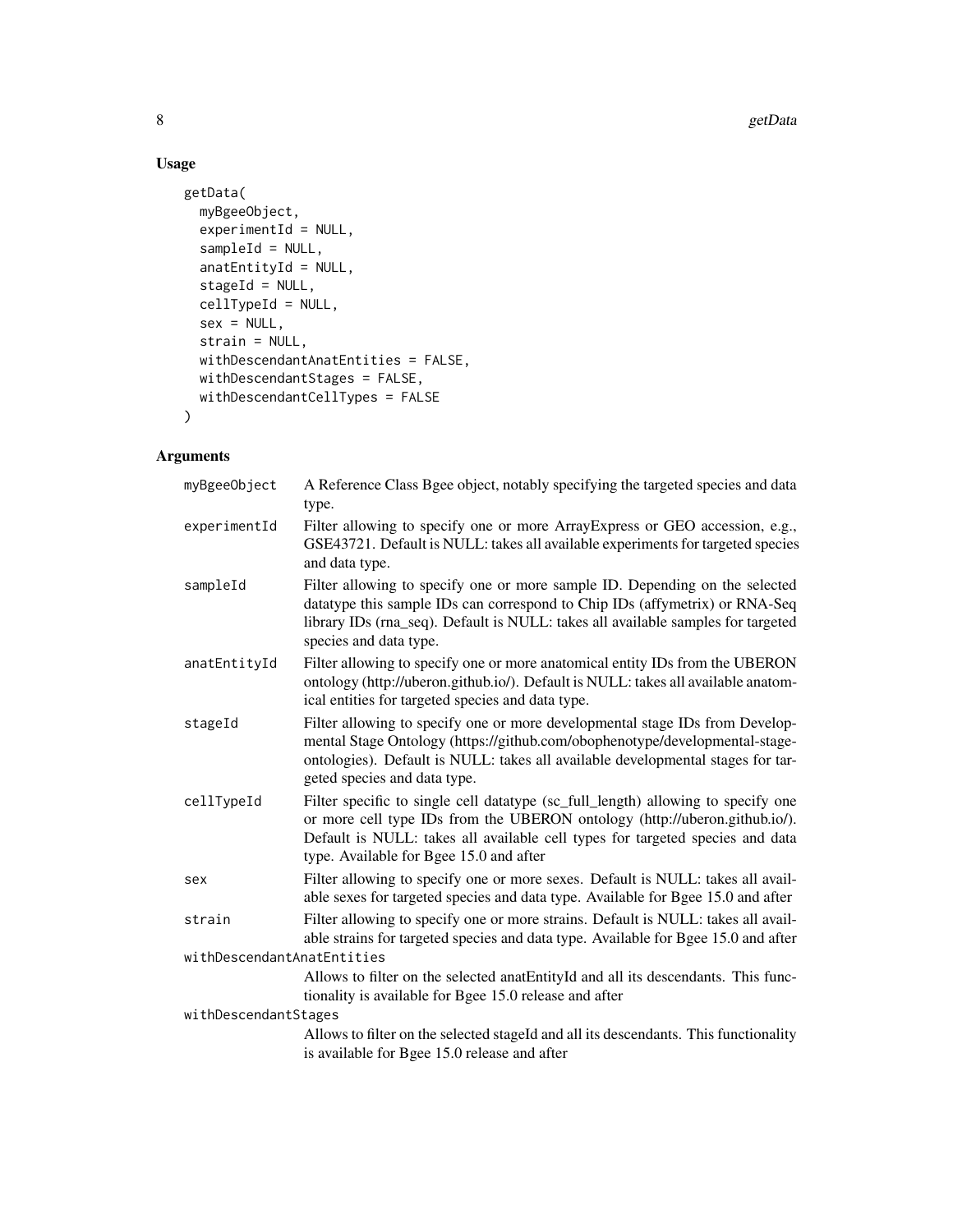<span id="page-8-0"></span>withDescendantCellTypes

Allows to filter on the selected cellTypeId and all its descendants. This functionality is available for Bgee 15.0 release and after

# Value

Return a dataframe containing all Bgee processed expression data from the selected species and datatype using specified filters with operator AND.

#### Author(s)

Julien Wollbrett, Andrea Komljenovic and Julien Roux.

# Examples

```
{
 bgee <- Bgee$new(species = "Mus_musculus", dataType = "rna_seq")
 dataMouseGSE43721 <- getData(bgee, experimentId = "GSE43721")
 dataMouseVariousFilters <- getData(bgee, experimentId = c("GSE43721", "GSE36026"),
                   anatEntityId = c("UBERON:0002107", "UBERON:0000956", "UBERON:0002048"))
}
```
listBgeeRelease *List Bgee releases available to use with BgeeDB package*

#### Description

Returns information on available Bgee releases, the access URL for FTP and webservice, and the date of release

# Usage

```
listBgeeRelease(release = NULL)
```
#### **Arguments**

release A character specifying a targeted release number. In the form "Release.subrelease" or "Release\_subrelease", e.g., "13.2" or 13\_2". If not specified, all available releases are shown.

#### Value

A data frame with information on Bgee releases.

# Author(s)

Julien Roux, Julien Wollbrett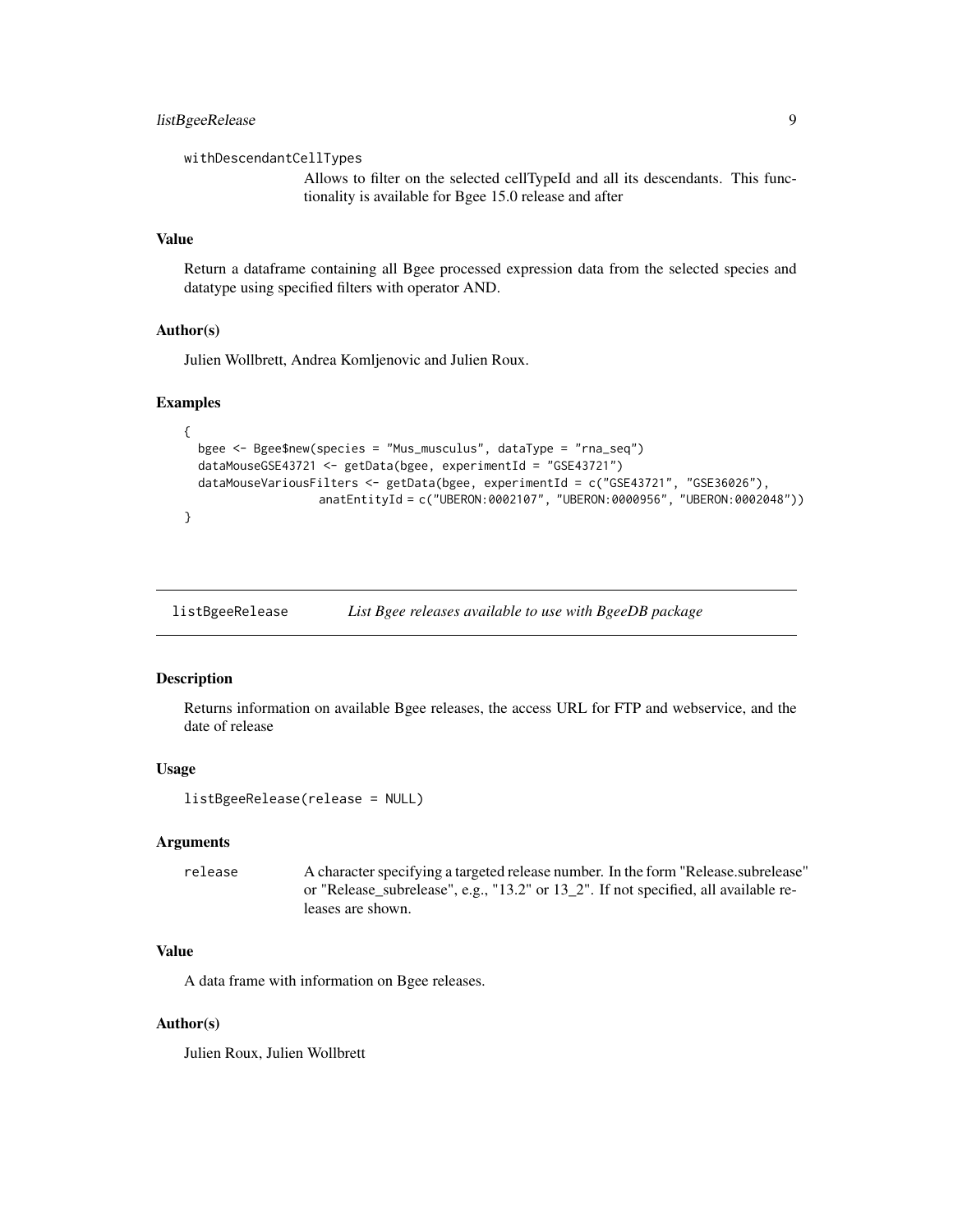# Examples

```
{
listBgeeRelease()
}
```
listBgeeSpecies *List species in the Bgee database and the available data types for each of them*

# Description

Returns information on available species in Bgee

# Usage

```
listBgeeSpecies(
  release = NULL,
 ordering = NULL,
 allReleases = NULL,
  removeFile = TRUE
)
```
# Arguments

| release     | A character specifying a targeted release number. In the form "Release subrelease"<br>or "Release_subrelease", e.g., "13.2" or 13_2". If not specified, the latest release<br>is used. |
|-------------|----------------------------------------------------------------------------------------------------------------------------------------------------------------------------------------|
| ordering    | A numeric indicating the number of the column which should be used to sort the<br>data frame. Default NULL, returning unsorted data frame.                                             |
| allReleases | A data frame with information on all releases. Avoid redownloading this infor-<br>mation if .getBgeeRelease() already called.                                                          |
| removeFile  | Boolean indicating whether the downloaded file should be deleted. Default to<br>TRUE.                                                                                                  |

# Value

A data frame with species Id, genus name, species name, common name and data type availability for targeted Bgee release

# Author(s)

Julien Roux

<span id="page-9-0"></span>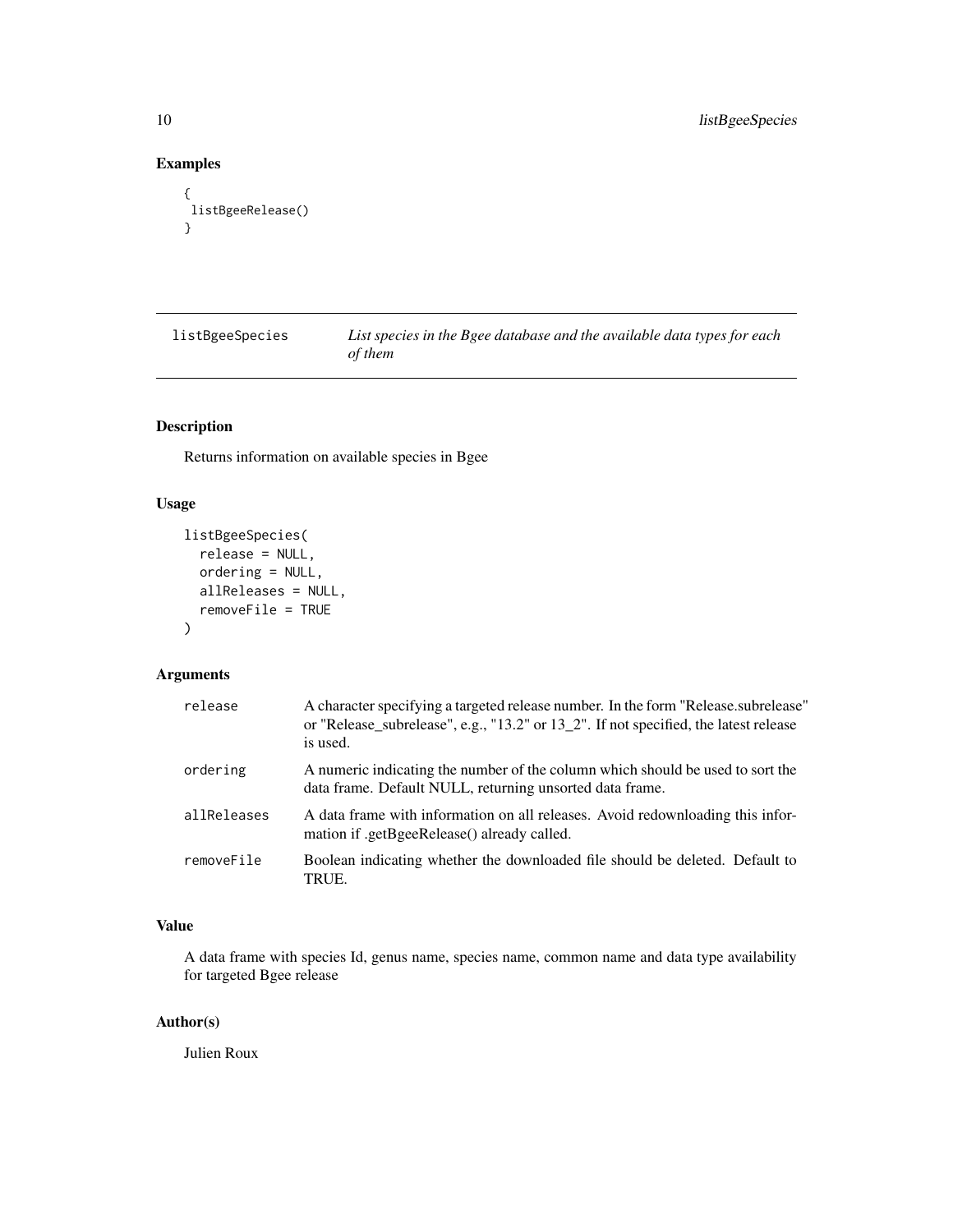# <span id="page-10-0"></span>loadTopAnatData 11

# Examples

```
{
listBgeeSpecies()
# species present in a specific Bgee release
listBgeeSpecies(release = "13.2")
# in order to order species according to theit taxonomical IDs
listBgeeSpecies(ordering = 1)
}
```
loadTopAnatData *Retrieve data from Bgee to perform GO-like enrichment of anatomical terms, mapped to genes by expression patterns.*

# Description

This function loads a mapping from genes to anatomical structures based on calls of expression in anatomical structures. It also loads the structure of the anatomical ontology.

# Usage

```
loadTopAnatData(
 myBgeeObject,
  callType = "presence",
  confidence = NULL,
  stage = NULL,
  timeout = 1800)
```
# Arguments

| myBgeeObject | An output object from Bgee\$new().                                                                                                                                                                                                                                                                                                                                                                                                                                                                                                                                                                                                                                                                                                                              |
|--------------|-----------------------------------------------------------------------------------------------------------------------------------------------------------------------------------------------------------------------------------------------------------------------------------------------------------------------------------------------------------------------------------------------------------------------------------------------------------------------------------------------------------------------------------------------------------------------------------------------------------------------------------------------------------------------------------------------------------------------------------------------------------------|
| callType     | A character of indicating the type of expression calls to be used for enrichment.<br>Only calls for significant detection of expression are implemented so far ("pres-<br>ence"). Differential expression calls, based on differential expression analysis,<br>might be implemented in the future.                                                                                                                                                                                                                                                                                                                                                                                                                                                              |
| confidence   | A character indicating if only high quality present calls should be retrieved. For<br>Bgee releases prior to 14, options are "all" (default) or "high_quality". For Bgee<br>release 14 and above, options are "silver" (default) and "gold".                                                                                                                                                                                                                                                                                                                                                                                                                                                                                                                    |
| stage        | A character indicating the targeted developmental stages for the analysis. Devel-<br>opmental stages can be chosen from the developmental stage ontology used in<br>Bgee (available at https://github.com/obophenotype/developmental-stage-ontologies).<br>If a stage is specified, the expression pattern mapped to this stage and all children<br>developmental stages (substages) will be retrieved. Default is NULL, meaning<br>that expression patterns of genes are retrieved regardless of the developmental<br>stage displaying expression; this is equivalent to specifying stage="UBERON:0000104"<br>(life cycle, the root of the stage ontology). For information, the most useful<br>stages (going no deeper than level 3 of the ontology) include: |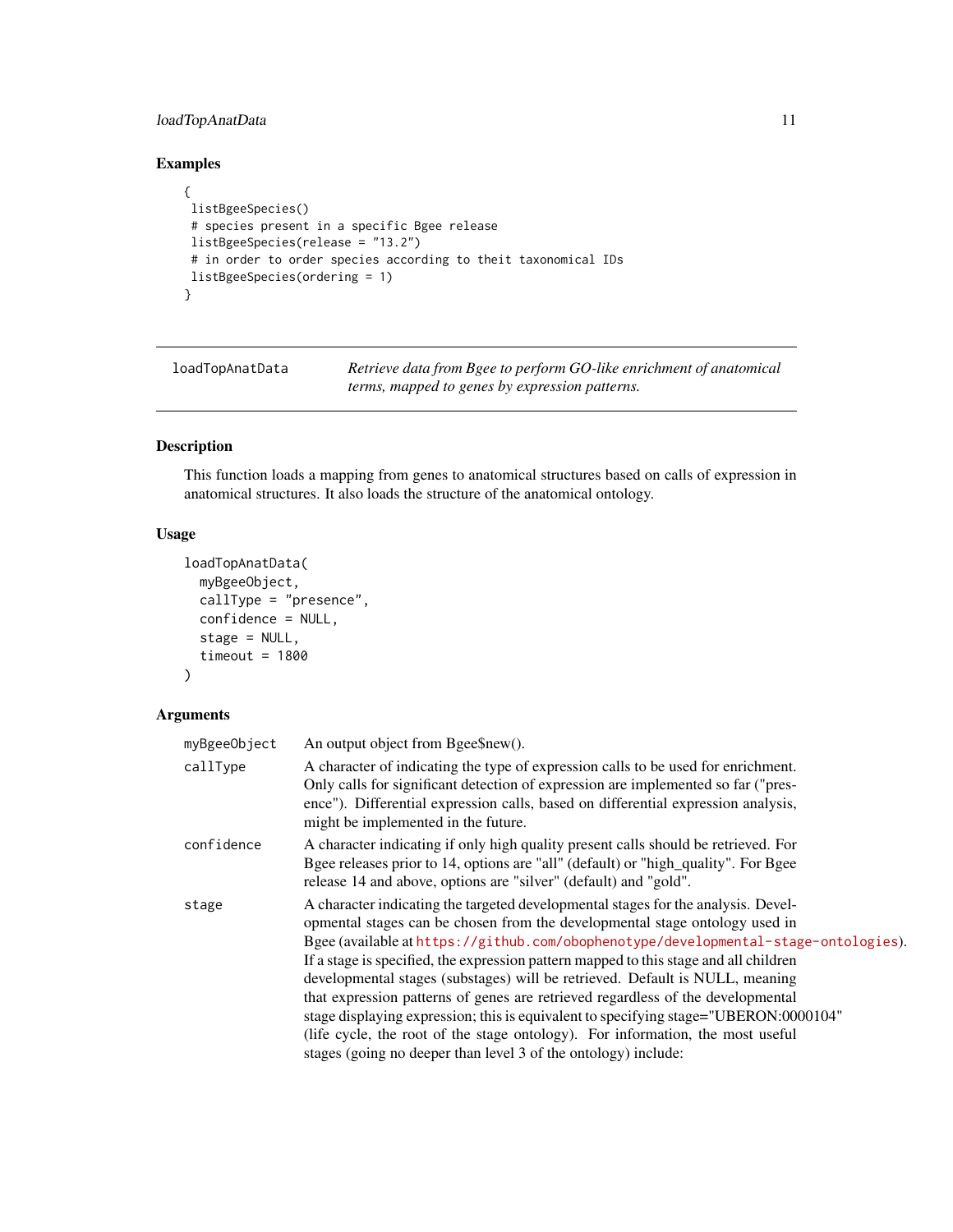|         | • UBERON:0000068 (embryo stage)                                                                                                                                         |
|---------|-------------------------------------------------------------------------------------------------------------------------------------------------------------------------|
|         | $-$ UBERON:0000106 (zygote stage)                                                                                                                                       |
|         | - UBERON:0000107 (cleavage stage)                                                                                                                                       |
|         | - UBERON:0000108 (blastula stage)                                                                                                                                       |
|         | - UBERON:0000109 (gastrula stage)                                                                                                                                       |
|         | - UBERON:0000110 (neurula stage)                                                                                                                                        |
|         | - UBERON:0000111 (organogenesis stage)                                                                                                                                  |
|         | - UBERON:0007220 (late embryonic stage)                                                                                                                                 |
|         | - UBERON:0004707 (pharyngula stage)                                                                                                                                     |
|         | • UBERON:0000092 (post-embryonic stage)                                                                                                                                 |
|         | - UBERON:0000069 (larval stage)                                                                                                                                         |
|         | - UBERON:0000070 (pupal stage)                                                                                                                                          |
|         | - UBERON:0000066 (fully formed stage)                                                                                                                                   |
| timeout | local time out used when the function is run. It allows to modify the time out used<br>by default in R to download files. If not provided the time out will be fixed at |

# Details

The expression calls come from Bgee (<http://bgee.org>), that integrates different expression data types (RNA-seq, Affymetrix microarray, ESTs, or in-situ hybridizations) from multiple animal species. Expression patterns are based exclusively on curated "normal", healthy, expression data (e.g., no gene knock-out, no treatment, no disease), to provide a reference atlas of normal gene expression. Anatomical structures are identified using IDs from the Uberon ontology (browsable at <http://www.ontobee.org/ontology/UBERON>). The mapping from genes to anatomical structures includes only the evidence of expression in these specific structures, and not the expression in their substructures (i.e., expression data are not propagated). The retrieval of propagated expression data might be implemented in the future, but meanwhile, it can be obtained using specialized packages such as topGO, see the topAnat.R function.

1800 secondes. When the functions exits (either naturally or as the result of an error) the download timeout go back to the original one used in the R session.

#### Value

A list of 4 elements:

- A gene2anatomy list, mapping genes to anatomical structures based on expression calls.
- A organ.names data frame, with the name corresponding to UBERON IDs.
- A organ.relationships list, giving the relationships between anatomical structures in the UBERON ontology (based on parent-child "is\_a" and "part\_of" relationships).
- The Bgee class object thta was used to retrieve the data.

### Author(s)

Julien Roux, Julien Wollbrett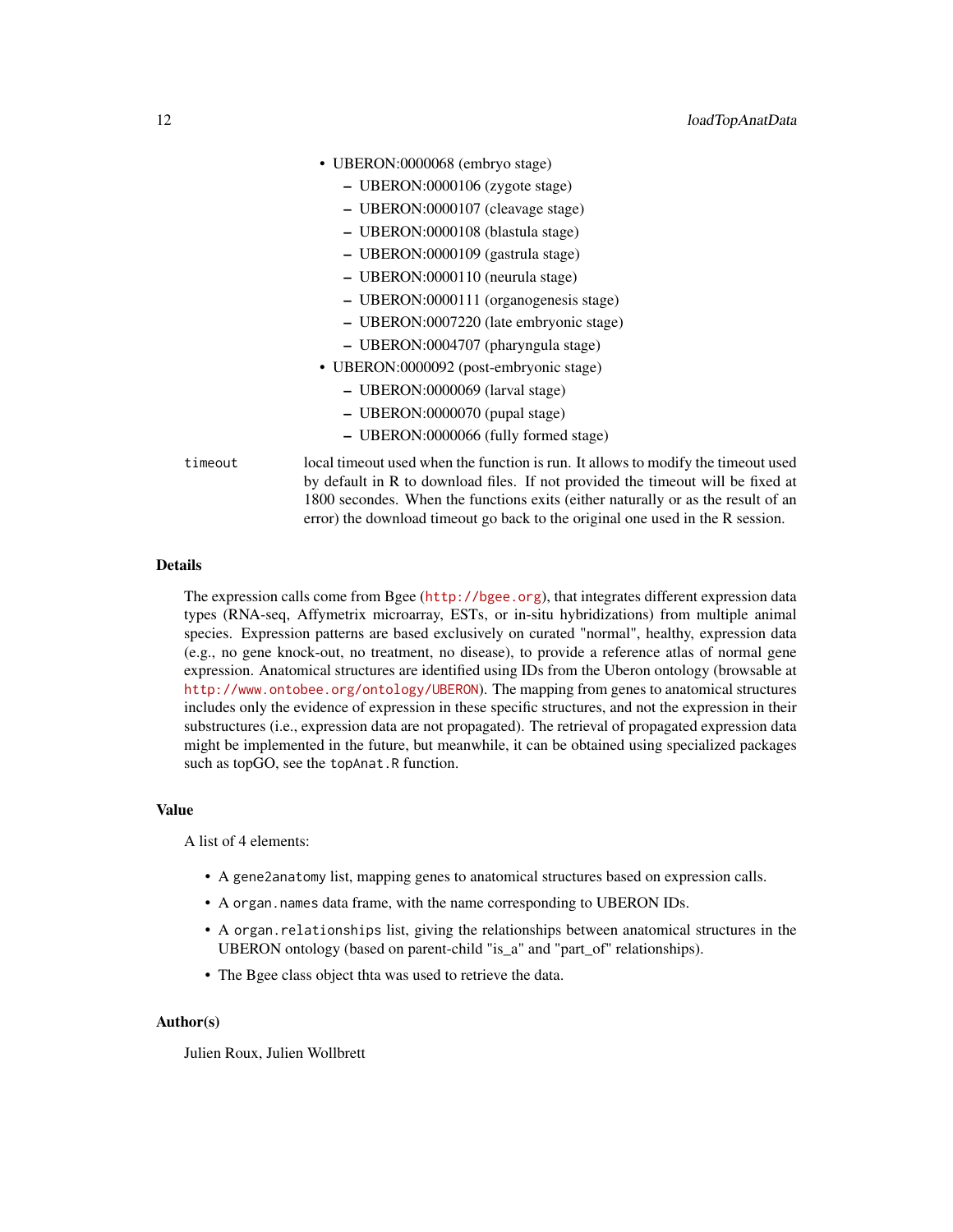#### <span id="page-12-0"></span>makeTable 13

# Examples

```
{
  bgee <- Bgee$new(species = "Danio_rerio", dataType = "rna_seq")
  myTopAnatData <- loadTopAnatData(bgee)
}
```
makeTable *Formats results of the enrichment test on anatomical structures.*

# Description

This function loads the results from the topGO test and creates an output table with organ names, fold enrichment and FDR. Data are sorted by p-value and only terms below the specified FDR cutoff are included.

# Usage

```
makeTable(topAnatData, topAnatObject, results, cutoff = 1, ordering = 7)
```
# Arguments

| topAnatData   | A list produced by the function loadTopAnatData().                                                                                                                                                                                                             |
|---------------|----------------------------------------------------------------------------------------------------------------------------------------------------------------------------------------------------------------------------------------------------------------|
| topAnatObject | An object produced by the function topAnat().                                                                                                                                                                                                                  |
| results       | A result object, produced by the runtest () function of topGO.                                                                                                                                                                                                 |
| cutoff        | An FDR cutoff between 0 and 1. Only terms with FDR lower than this cutoff<br>are included. Default is 1, meaning that all terms are included.                                                                                                                  |
| ordering      | A numeric indicating which column should be used to sort the data frame. If the<br>column number is preceded by a \"-\" sign, results are displayed in decreasing<br>ordering. Default is "7", returning data frame sorted by p-values in increasing<br>order. |

# Value

A data frame with significantly enriched anatomical structures, sorted by p-value.

# Author(s)

Julien Roux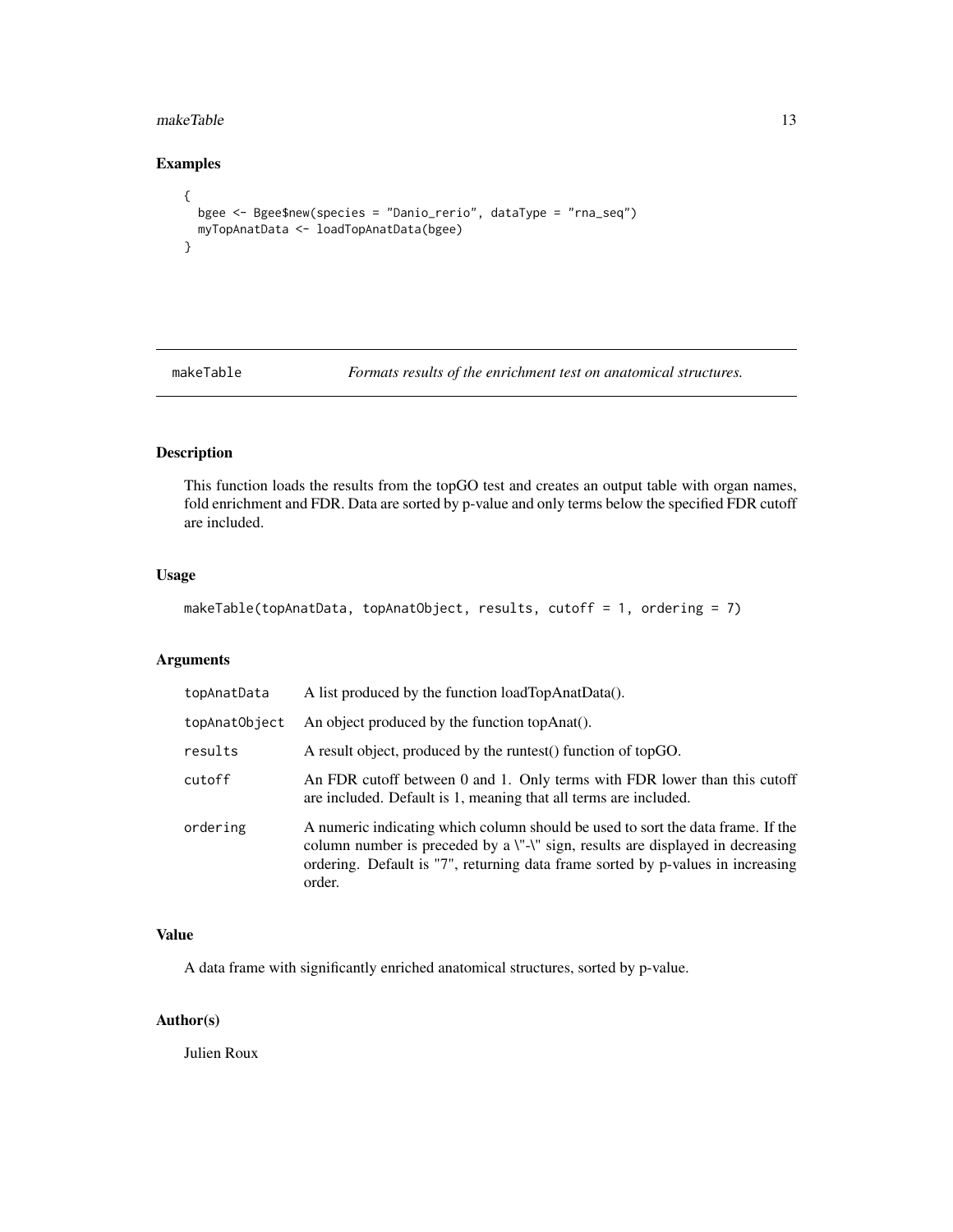# <span id="page-13-0"></span>Examples

| €                                                                                 |
|-----------------------------------------------------------------------------------|
| bgee <- Bgee\$new(species="Bos_taurus", dataType="rna_seq")                       |
| myTopAnatData <- loadTopAnatData(bgee, stage="UBERON:0000092")                    |
| geneList <- as.factor( $c(rep(\theta, times=85), rep(1, times=15)))$              |
| names(geneList) <- c("ENSBTAG0000000011","ENSBTAG0000000014","ENSBTAG0000000016", |
| "ENSBTAG00000000026", "ENSBTAG00000000039", "ENSBTAG0000000040"                   |
| "ENSBTAG0000000042", "ENSBTAG00000000050", "ENSBTAG0000000056"                    |
| "ENSBTAG00000000064", "ENSBTAG0000000067", "ENSBTAG0000000071",                   |
| "ENSBTAG00000000072", "ENSBTAG00000000080", "ENSBTAG0000000081",                  |
| "ENSBTAG00000000084", "ENSBTAG00000000091", "ENSBTAG0000000099"                   |
| "ENSBTAG00000000111", "ENSBTAG00000000123", "ENSBTAG0000000132",                  |
| "ENSBTAG00000000153", "ENSBTAG00000000162", "ENSBTAG00000000163",                 |
| "ENSBTAG00000000169", "ENSBTAG00000000179", "ENSBTAG0000000197"                   |
| "ENSBTAG00000000199", "ENSBTAG00000000202", "ENSBTAG00000000203"                  |
| "ENSBTAG00000000204", "ENSBTAG00000000213", "ENSBTAG0000000215",                  |
| "ENSBTAG00000000223", "ENSBTAG00000000224", "ENSBTAG0000000225",                  |
| "ENSBTAG00000000236", "ENSBTAG00000000250", "ENSBTAG0000000251"                   |
| "ENSBTAG00000000252", "ENSBTAG00000000253", "ENSBTAG0000000261"                   |
| "ENSBTAG00000000274", "ENSBTAG00000000277", "ENSBTAG00000000279",                 |
| "ENSBTAG00000000285", "ENSBTAG0000000286", "ENSBTAG0000000287",                   |
| "ENSBTAG00000000289", "ENSBTAG00000000297", "ENSBTAG00000000305"                  |
| "ENSBTAG00000000312", "ENSBTAG00000000328", "ENSBTAG0000000335",                  |
| "ENSBTAG00000000341", "ENSBTAG0000000343", "ENSBTAG0000000354",                   |
| "ENSBTAG00000000355", "ENSBTAG00000000356", "ENSBTAG00000000365"                  |
| "ENSBTAG00000000372", "ENSBTAG00000000379", "ENSBTAG0000000380"                   |
| "ENSBTAG00000000382", "ENSBTAG0000000396", "ENSBTAG0000000404",                   |
| "ENSBTAG00000000405", "ENSBTAG00000000406", "ENSBTAG0000000411",                  |
| "ENSBTAG0000000425", "ENSBTAG0000000434", "ENSBTAG0000000435"                     |
| "ENSBTAG00000000438", "ENSBTAG00000000448", "ENSBTAG0000000451"                   |
| "ENSBTAG00000000454", "ENSBTAG0000000456", "ENSBTAG0000000457",                   |
| "ENSBTAG00000000459", "ENSBTAG00000000462", "ENSBTAG0000000469",                  |
| "ENSBTAG00000000470", "ENSBTAG00000000484", "ENSBTAG0000000497"                   |
| "ENSBTAG00000000501", "ENSBTAG0000009707", "ENSBTAG0000026266",                   |
| "ENSBTAG00000021992", "ENSBTAG0000005353", "ENSBTAG0000005333",                   |
| "ENSBTAG00000006424", "ENSBTAG00000026972", "ENSBTAG00000010799"                  |
| "ENSBTAG00000010799", "ENSBTAG00000014614", "ENSBTAG00000014614"                  |
| "ENSBTAG00000045757", "ENSBTAG00000046332", "ENSBTAG00000046332",                 |
| "ENSBTAG00000008394")                                                             |
| myTopAnatObject <-<br>topAnat(myTopAnatData, geneList)                            |
| resFis <- runTest(myTopAnatObject, algorithm = 'elim', statistic = 'fisher')      |
| ## Format results                                                                 |
| tableOver <- makeTable(myTopAnatData, myTopAnatObject, resFis, 0.1)               |
| ł                                                                                 |

topAnat *Produces an object allowing to perform GO-like enrichment of anatomical terms using the topGO package*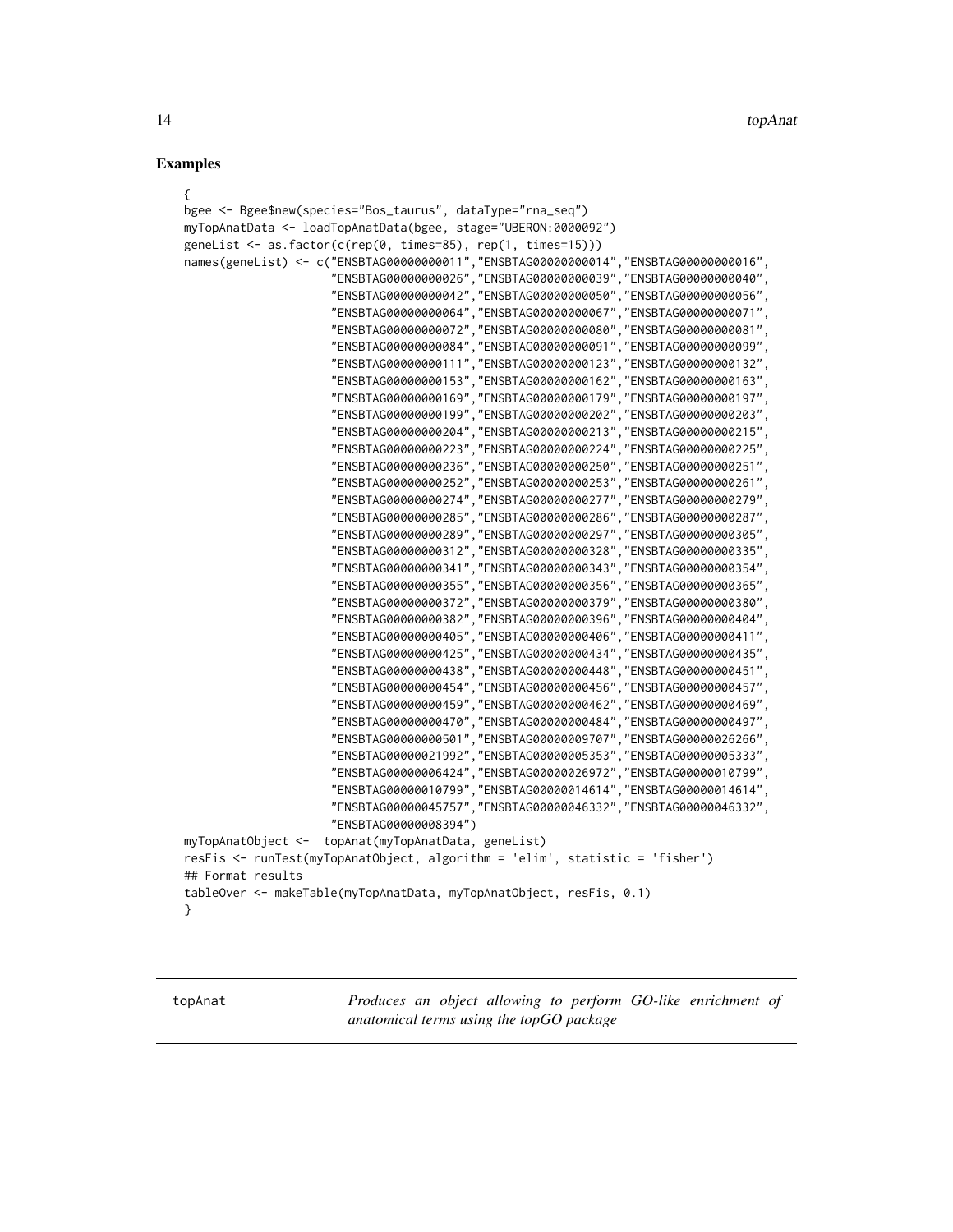#### topAnat 15

#### Description

This function produces a topAnatObject, ready to use for gene set enrichment testing using functions from the topGO package. This object uses the Uberon ontology instead of the GO ontology.

### Usage

```
topAnat(topAnatData, geneList, nodeSize = 10, ...)
```
# Arguments

| topAnatData | a list including a gene2anatomy list, an organ.relationships list and an organ.names<br>data.frame, produced by the function loadTopAnatData().                                    |
|-------------|------------------------------------------------------------------------------------------------------------------------------------------------------------------------------------|
| geneList    | Vector indicating foreground and background genes. Names of the vector indi-<br>cate the background genes. Values are $1$ (gene in foreground) or $0$ (gene not in<br>foreground). |
| nodeSize    | Minimum number of genes mapped to a node for it to be tested. Default is 10.                                                                                                       |
| $\cdots$    | Additional parameters as passed to build topGOdata object in topGO package.                                                                                                        |
|             |                                                                                                                                                                                    |

# Details

To perform the enrichment test for expression in anatomical structures for each term of Uberon ontology (browsable at <http://www.ontobee.org/ontology/UBERON>), the data are formatted to use the topGO package for testing. This package is interesting because it propagates the mapping of gene to terms to parent terms, and it possesses a pannel of enrichment tests and decorrelation methods. Expert users should be able to use information from the topAnatObject to test enrichment with other packages than topGO.

#### Value

topAnatObject, a topAnatData class object, ready for gene set enrichment testing with topGO.

#### Author(s)

Julien Roux

#### Examples

```
{
bgee <- Bgee$new(species="Bos_taurus", dataType="rna_seq")
myTopAnatData <- loadTopAnatData(bgee, stage="UBERON:0000092")
geneList <- as.factor(c(rep(0, times=85), rep(1, times=15)))
names(geneList) <- c("ENSBTAG00000000011","ENSBTAG00000000014","ENSBTAG00000000016",
                     "ENSBTAG00000000026","ENSBTAG00000000039","ENSBTAG00000000040",
                     "ENSBTAG00000000042","ENSBTAG00000000050","ENSBTAG00000000056",
                     "ENSBTAG00000000064","ENSBTAG00000000067","ENSBTAG00000000071",
                     "ENSBTAG00000000072","ENSBTAG00000000080","ENSBTAG00000000081",
                     "ENSBTAG00000000084","ENSBTAG00000000091","ENSBTAG00000000099",
                     "ENSBTAG00000000111","ENSBTAG00000000123","ENSBTAG00000000132",
                     "ENSBTAG00000000153","ENSBTAG00000000162","ENSBTAG00000000163",
```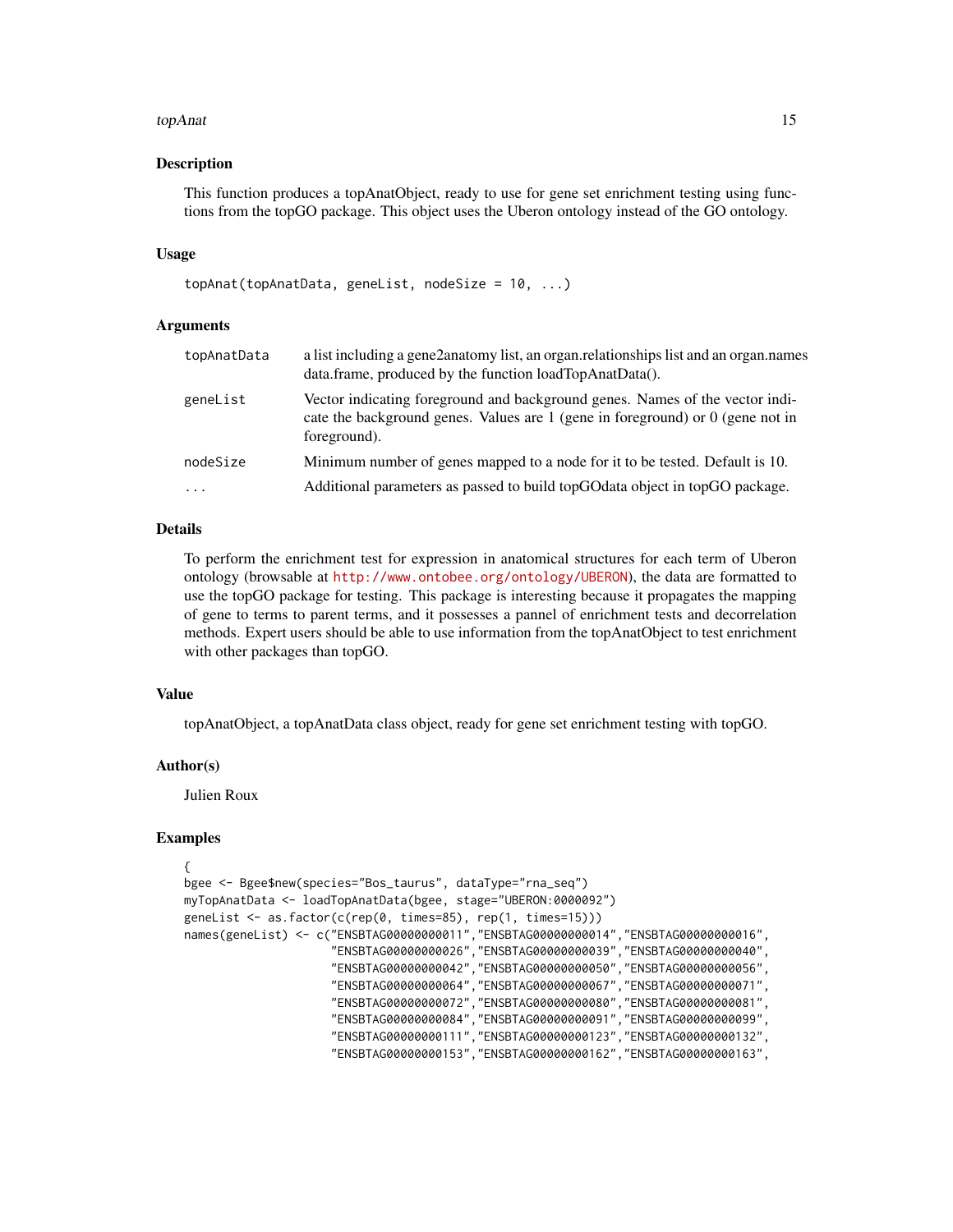|                    | "ENSBTAG00000000169","ENSBTAG00000000179","ENSBTAG00000000197",        |
|--------------------|------------------------------------------------------------------------|
|                    | "ENSBTAG00000000199","ENSBTAG00000000202","ENSBTAG00000000203",        |
|                    | "ENSBTAG00000000204","ENSBTAG00000000213","ENSBTAG0000000215",         |
|                    | "ENSBTAG00000000223", "ENSBTAG00000000224", "ENSBTAG0000000225",       |
|                    | . "ENSBTAG00000000236", "ENSBTAG00000000250", "ENSBTAG00000000251",    |
|                    | "ENSBTAG00000000252","ENSBTAG00000000253","ENSBTAG00000000261",        |
|                    | "ENSBTAG00000000274","ENSBTAG00000000277","ENSBTAG00000000279",        |
|                    | "ENSBTAG00000000285","ENSBTAG00000000286","ENSBTAG00000000287",        |
|                    | "ENSBTAG00000000289","ENSBTAG00000000297","ENSBTAG0000000305",         |
|                    | "ENSBTAG00000000312","ENSBTAG00000000328","ENSBTAG00000000335",        |
|                    | "    "ENSBTAG00000000341", "ENSBTAG00000000343", "ENSBTAG00000000354", |
|                    | "ENSBTAG00000000355", "ENSBTAG0000000356", "ENSBTAG0000000365",        |
|                    | "ENSBTAG00000000372","ENSBTAG00000000379","ENSBTAG00000000380",        |
|                    | "    "ENSBTAG00000000382", "ENSBTAG00000000396", "ENSBTAG0000000404",  |
|                    | "ENSBTAG00000000405","ENSBTAG00000000406","ENSBTAG0000000411",         |
|                    | "ENSBTAG00000000425","ENSBTAG00000000434","ENSBTAG0000000435",         |
|                    | "ENSBTAG00000000438","ENSBTAG00000000448","ENSBTAG0000000451",         |
|                    | "ENSBTAG00000000454", "ENSBTAG00000000456", "ENSBTAG00000000457",      |
|                    | " ENSBTAG00000000459", "ENSBTAG00000000462", "ENSBTAG00000000469",     |
|                    | "ENSBTAG00000000470", "ENSBTAG0000000484", "ENSBTAG0000000497",        |
|                    | "ENSBTAG00000000501","ENSBTAG0000009707","ENSBTAG00000026266",         |
|                    | . "ENSBTAG00000021992", "ENSBTAG00000005353", "ENSBTAG00000005333"     |
|                    | "ENSBTAG00000006424","ENSBTAG00000026972","ENSBTAG00000010799",        |
|                    | "ENSBTAG00000010799","ENSBTAG00000014614","ENSBTAG00000014614",        |
|                    | . "ENSBTAG00000045757", "ENSBTAG00000046332", "ENSBTAG00000046332"     |
|                    | "ENSBTAG00000008394")                                                  |
| myTopAnatObject <- | topAnat(myTopAnatData, geneList)                                       |
|                    |                                                                        |

my<br>}